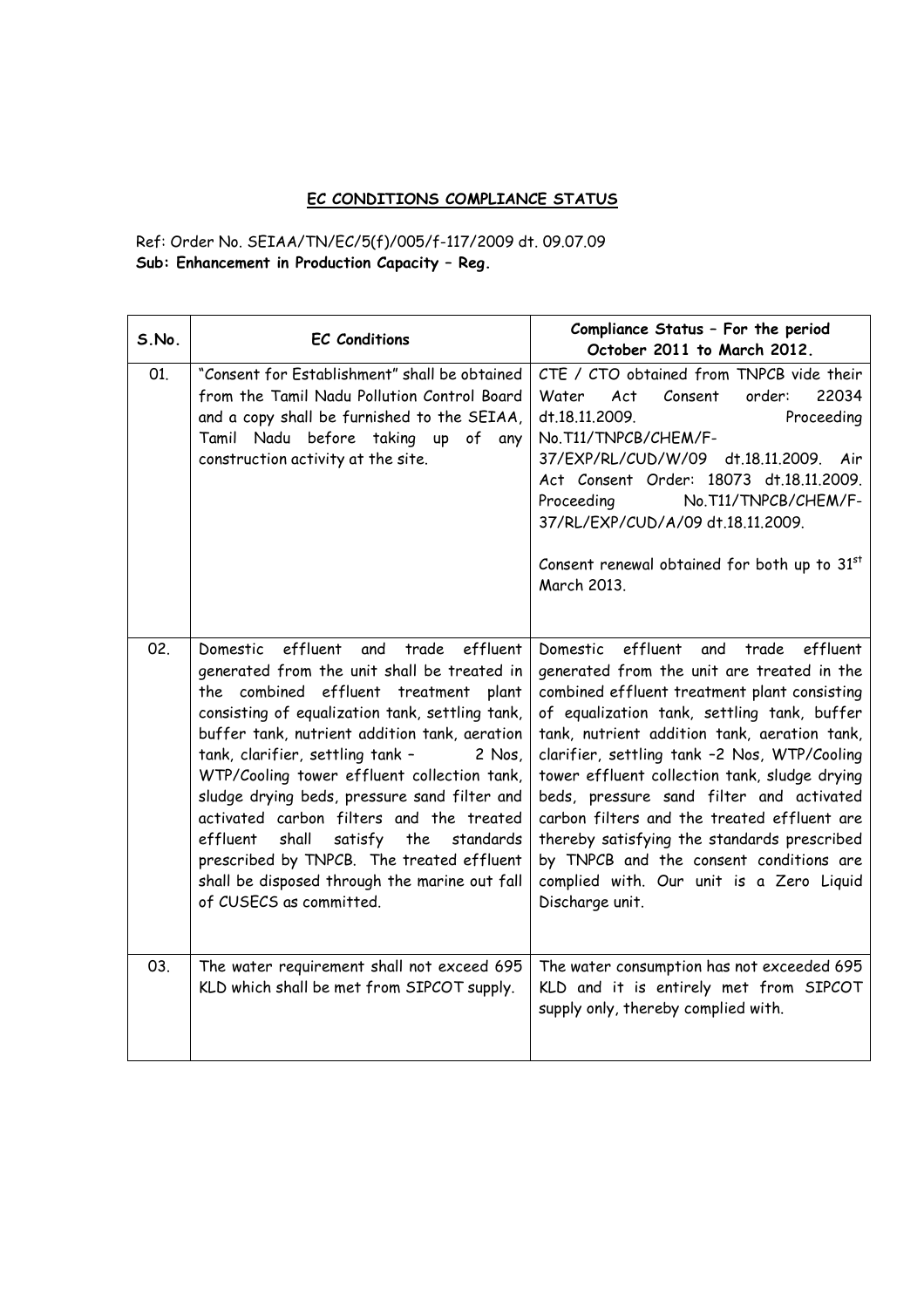| 04. | Emergency or accidental process emissions &<br>the off gas from the process vents shall be<br>scrubbed. The scrubbing liquid shall be sent<br>to ETP for treatment.                                                                                                                                                                                                                                                                                                                                  | Emergency or accidental process emissions &<br>the off gas from the process vents are<br>scrubbed. The scrubbing liquid is recycled<br>back to process for reuse thereby we are<br>Complying with the conditions.                                                                                                                                                                                                                                                                                   |
|-----|------------------------------------------------------------------------------------------------------------------------------------------------------------------------------------------------------------------------------------------------------------------------------------------------------------------------------------------------------------------------------------------------------------------------------------------------------------------------------------------------------|-----------------------------------------------------------------------------------------------------------------------------------------------------------------------------------------------------------------------------------------------------------------------------------------------------------------------------------------------------------------------------------------------------------------------------------------------------------------------------------------------------|
| 05. | The project authorities shall strictly comply<br>with the provisions made in Manufacture,<br>Storage and Import of Hazardous Chemical<br>Rules 1989, as amended in 2000 and the<br>Public Liability Insurance Act for handling of<br>chemicals<br>hazardous<br>Necessary<br>etc.<br>approvals from the Chief Controller of<br>Explosives<br>obtained<br>must<br>be<br>before<br>commissioning of the project. Requisite On-<br>site Disaster Management Plan have to be<br>prepared and implemented. | We are complying with the provisions<br>made in Manufacture, Storage and<br>Import of Hazardous Chemical Rules<br>1989, as amended in 2000 and the Public<br>Liability Insurance Act for handling of<br>hazardous chemicals etc.<br>Policy<br>1. Public<br>liability insurance<br>No.4007/71177516/00/000 valid up<br>to 31.03.2013.<br>2. All necessary approvals from the<br>Chief Controller of Explosives have<br>been obtained.<br>3. Onsite disaster Management plan has<br>been implemented. |
| 06. | project authorities<br>shall<br>provide<br>The<br>adequate funds both recurring and non-<br>recurring to implement the Environmental<br>Management Measures stipulated by the<br>SEIAA along with the implementation<br>schedule for all the conditions stipulated<br>herein. The funds so provided should not be<br>diverted for any other purposes.                                                                                                                                                | Adequate funds both recurring and non-<br>recurring to implement the Environmental<br>Management Measures stipulated by the<br>SEIAA are provided. Funds are not diverted<br>for any other purpose.<br>All the proposals are implemented and the<br>stipulated conditions are complied with.                                                                                                                                                                                                        |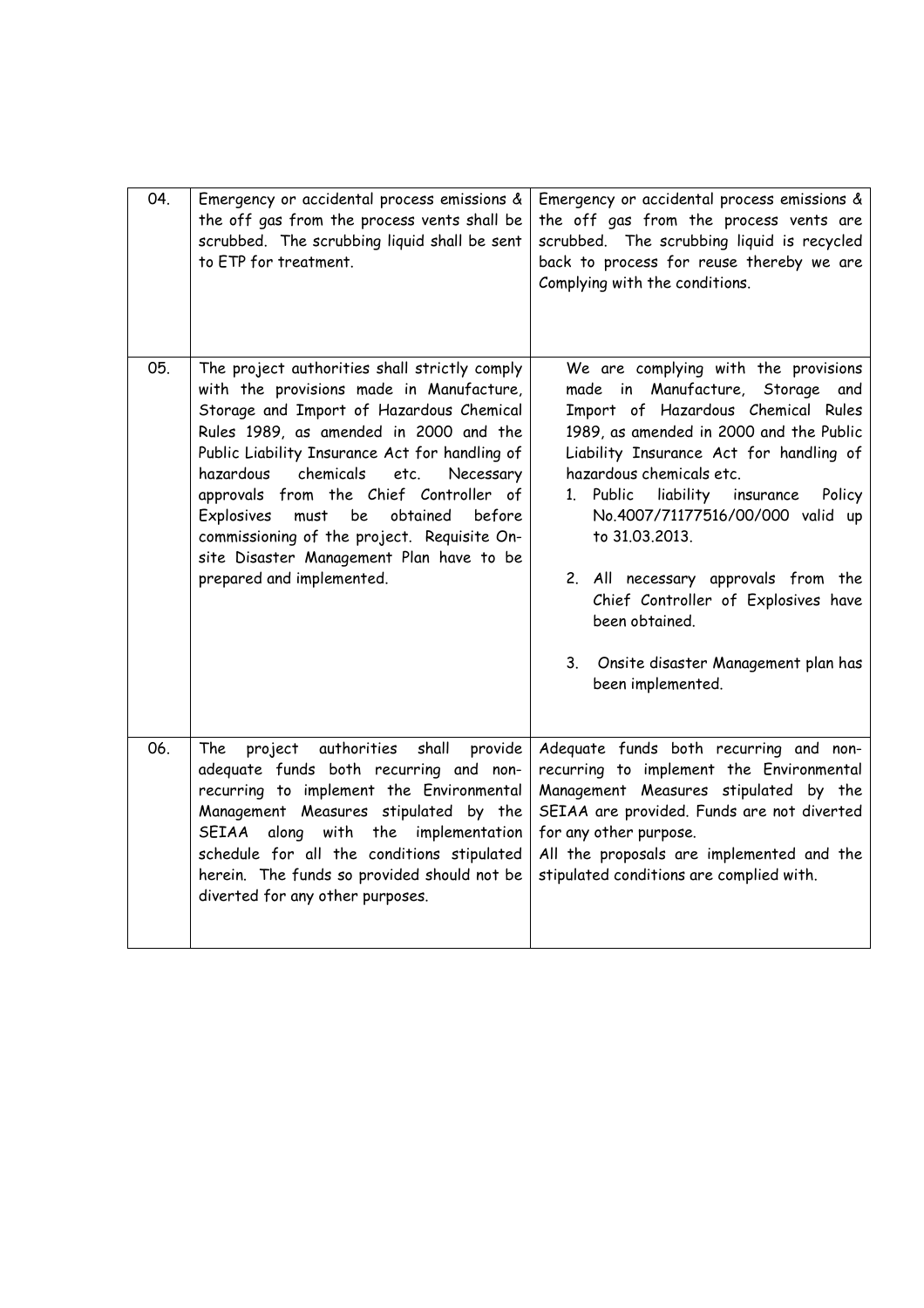| 07. | A separate Cell with adequate technically<br>competent staff should be appointed to<br>operate the Environmental Control measures<br>and which should report directly to the top<br>Executive of the plant premises.                                                                                                                                                                                            | Separate cell for Environment management is<br>available, which is reporting directly to head<br>of the plant. Complied with.                                                                                                                                                                                |
|-----|-----------------------------------------------------------------------------------------------------------------------------------------------------------------------------------------------------------------------------------------------------------------------------------------------------------------------------------------------------------------------------------------------------------------|--------------------------------------------------------------------------------------------------------------------------------------------------------------------------------------------------------------------------------------------------------------------------------------------------------------|
| 08. | Regular Ambient Air Quality Monitoring shall<br>be carried out for VOC and HC besides other<br>parameters in ambient air around the Plant.                                                                                                                                                                                                                                                                      | Ambient air quality monitoring is carried out<br>by the in-house facility. TNPCB also monitors<br>twice a year.<br>VOC and HC analysis has been carried out by<br>MOEF approved lab regularly.<br>Complied with.                                                                                             |
| 09. | Occupational health surveillance of workers<br>shall be done on a regular basis and records<br>maintained as per the Factories Act, 1948.                                                                                                                                                                                                                                                                       | Occupational health surveillance of workers<br>are being carried out on regular basis and<br>records are maintained as per the Factories                                                                                                                                                                     |
| 10. | Proper<br>House<br>keeping<br>adeguate<br>and<br>occupational health programme shall be taken<br>up. Regular occupational health surveillance<br>programme for the relevant diseases shall be<br>carried out and the records shall be<br>maintained properly for atleast 10 years.<br>Sufficient preventive measures shall<br>be<br>adopted to avoid direct exposure<br>to<br>emissions and other hydrocarbons. | Act, 1948. Health records are being archived<br>year wise and will be maintained for 10 years.<br>Preventive<br>like<br>of<br>measures<br>usage<br>appropriate PPEs, vapour exhaust systems<br>and other engineering controls are done to<br>prevent direct exposure to emissions and<br>other hydrocarbons. |
| 11. | The proponent shall undertake periodical<br>health monitoring of the workers with special<br>reference to the impact on the respiratory<br>and renal system and maintain the document<br>and appropriate monitoring gadget to be<br>deployed to monitor VOC.                                                                                                                                                    | A comprehensive medical check-up with<br>special focus on respiratory and renal system<br>is being carried out on yearly basis and<br>records are maintained. Monitoring gadgets<br>like online VOC analyser and portable VOC<br>analyser are deployed to monitor VOC.<br>Complied with.                     |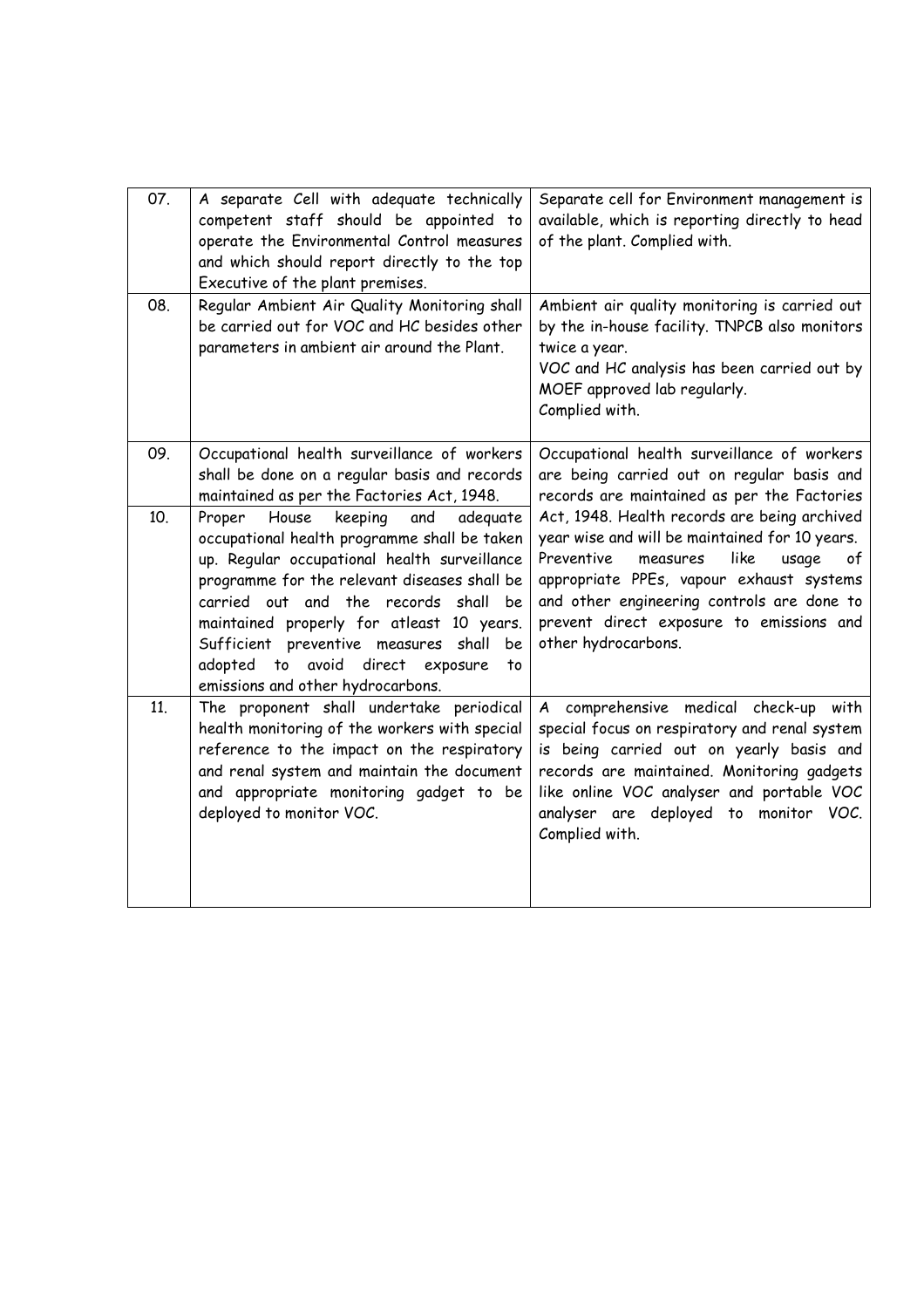| 12. | The overall noise levels in and around the<br>plant area shall be kept well within the<br>standards prescribed by the TNPCB by<br>providing noise control measures on all<br>sources of noise generation.<br>The ambient<br>noise levels shall conform to the standards<br>prescribed under Environment (Protection)<br>Rules, 1989 viz. 75 dBA (day time) and 70<br>dBA (night time). | Ambient noise level monitoring is carried out<br>by the in-house facility. TNPCB also monitors<br>twice a year. Overall noise levels in and<br>around the plant area are kept well within the<br>standards prescribed by the TNPCB by<br>providing noise control measures on all<br>sources of noise generation. Complied with.<br>The safety valve outlets, steam vents and<br>blowers are fitted with silencers. The DG<br>set is housed in an acoustic enclosure. |
|-----|----------------------------------------------------------------------------------------------------------------------------------------------------------------------------------------------------------------------------------------------------------------------------------------------------------------------------------------------------------------------------------------|----------------------------------------------------------------------------------------------------------------------------------------------------------------------------------------------------------------------------------------------------------------------------------------------------------------------------------------------------------------------------------------------------------------------------------------------------------------------|
| 13. | HCI, HBr and vapour emissions from the<br>reactors / process vents shall be provided<br>with suitable scrubbers and condensers.<br>Scrubber efficiency shall be minimum 99%.                                                                                                                                                                                                           | We do not use HBr in our process. Process<br>emissions & the off gas from the process<br>vents are scrubbed. The scrubbing liquid is<br>recycled back to process for reuse. Complied<br>with. Scrubber efficiency is ensured at a<br>minimum 99%. Evaluation of scrubber<br>efficiency is done regularly and sample<br>evaluation is done for the month of April<br>2012.                                                                                            |
| 14. | Regular monitoring of VOC and HC in the<br>Work Zone Area in the Plant shall be carried<br>out and data be submitted to SEIAA /<br>Quarterly monitoring of fugitive<br>TNPCB.<br>emissions shall be carried out as per the<br>Guidelines of CPCB.                                                                                                                                      | Regular monitoring of VOC in the Work Zone<br>Area in the Plant is carried out and the data<br>is uplinked online to TNPCB. Quarterly<br>monitoring of fugitive emissions are carried<br>out as per the Guidelines of CPCB. Complied<br>with.                                                                                                                                                                                                                        |
| 15. | The Company shall harvest surface as well as<br>rainwater from the rooftops of the buildings<br>in the project and storm water drains to<br>recharge the ground water and use the same<br>water for the various activities of the<br>project to conserve fresh water.                                                                                                                  | Surface as well as rainwater from the<br>rooftops of the buildings in the project and<br>storm water drains are collected and the<br>ground water is recharged through Rain<br>water collection and harvesting system.<br>Complied with.                                                                                                                                                                                                                             |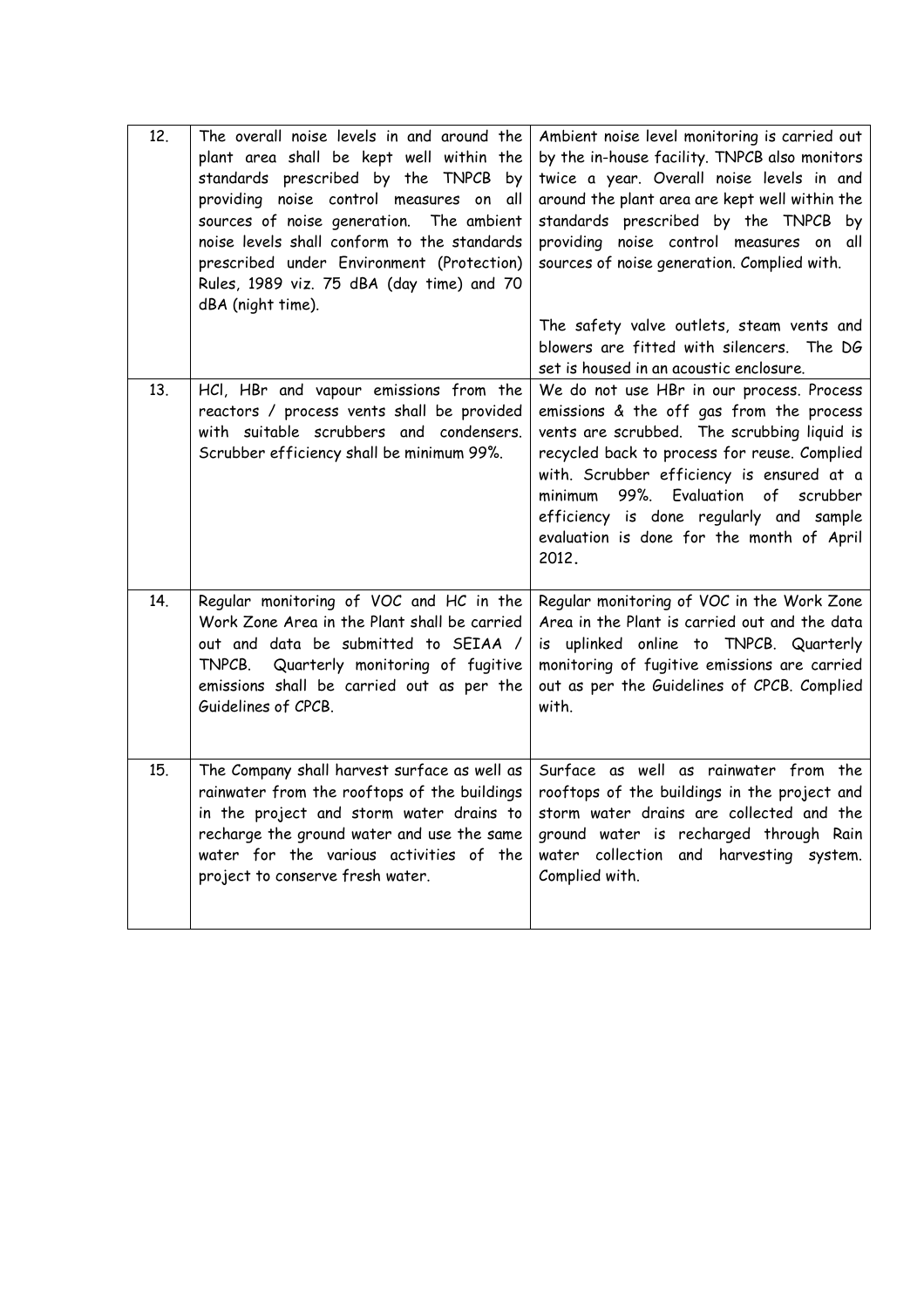| 16. | The proponent shall furnish an undertaking<br>that they will abide by the conditions /<br>recommendations mentioned in the EIA/RA<br>report furnished by them.                                                                         | We are abiding by the conditions /<br>recommendations mentioned in the EIA/RA<br>report.                                                                                                                                                                                                                                                         |
|-----|----------------------------------------------------------------------------------------------------------------------------------------------------------------------------------------------------------------------------------------|--------------------------------------------------------------------------------------------------------------------------------------------------------------------------------------------------------------------------------------------------------------------------------------------------------------------------------------------------|
| 17. | Green belt shall be developed to mitigate the<br>effect of fugitive emissions all around the<br>plant in a minimum 30% plant area in<br>consultation with the District Forest Officer<br>(DFO) as per CPCB guidelines.                 | Green belt is developed to mitigate the<br>effect of fugitive emissions all around the<br>plant > 30% plant area. Complied with.                                                                                                                                                                                                                 |
| 18. | Hazardous Solid Waste from process (ETP<br>sludge & spent carbon) shall be sent to the<br>Common Sipcot Industrial Complex, TSDF,<br>and Gummidipoondi. Handling and disposal of<br>Hazardous waste should comply with TNPCB<br>norms. | Hazardous Solid Waste from process (ETP<br>sludge & spent carbon) are being sent to the<br>Tamilnadu waste management association<br>(TSDF), at Gummidipoondi.<br>Handling and<br>disposal of Hazardous waste are complied<br>with TNPCB norms.<br>Complied with.                                                                                |
| 19. | Stringent odour control measures should be<br>implemented to<br>prevent<br>totally<br>odour<br>the<br>totally<br>to<br>neighbourhood<br>nuisance<br>population and industrial units in a complete<br>and adequate manner.              | control<br>Stringent odour<br>measures<br>are<br>implemented<br>$\mathsf{to}$<br>prevent<br>totally odour<br>nuisance to neighbourhood population and<br>industrial units in a complete and adequate<br>manner.<br>Storage tank vents are fitted with vent<br>balancing and vapour collection system to<br>eliminate emission.<br>Complied with. |
| 20. | It is mandatory for the project proponent to<br>furnish to the SEIAA.<br>Half yearly<br>compliance report in hard and soft copies on<br>1st June and 1st December in the prior<br>Environmental Clearance.                             | Half yearly reports are submitted. Complied<br>with.                                                                                                                                                                                                                                                                                             |
| 21. | The unit has to continue to monitor their new<br>product with appropriate gadgets.                                                                                                                                                     | for<br>No<br>product<br>proposed<br>new<br>is<br>manufacturing.                                                                                                                                                                                                                                                                                  |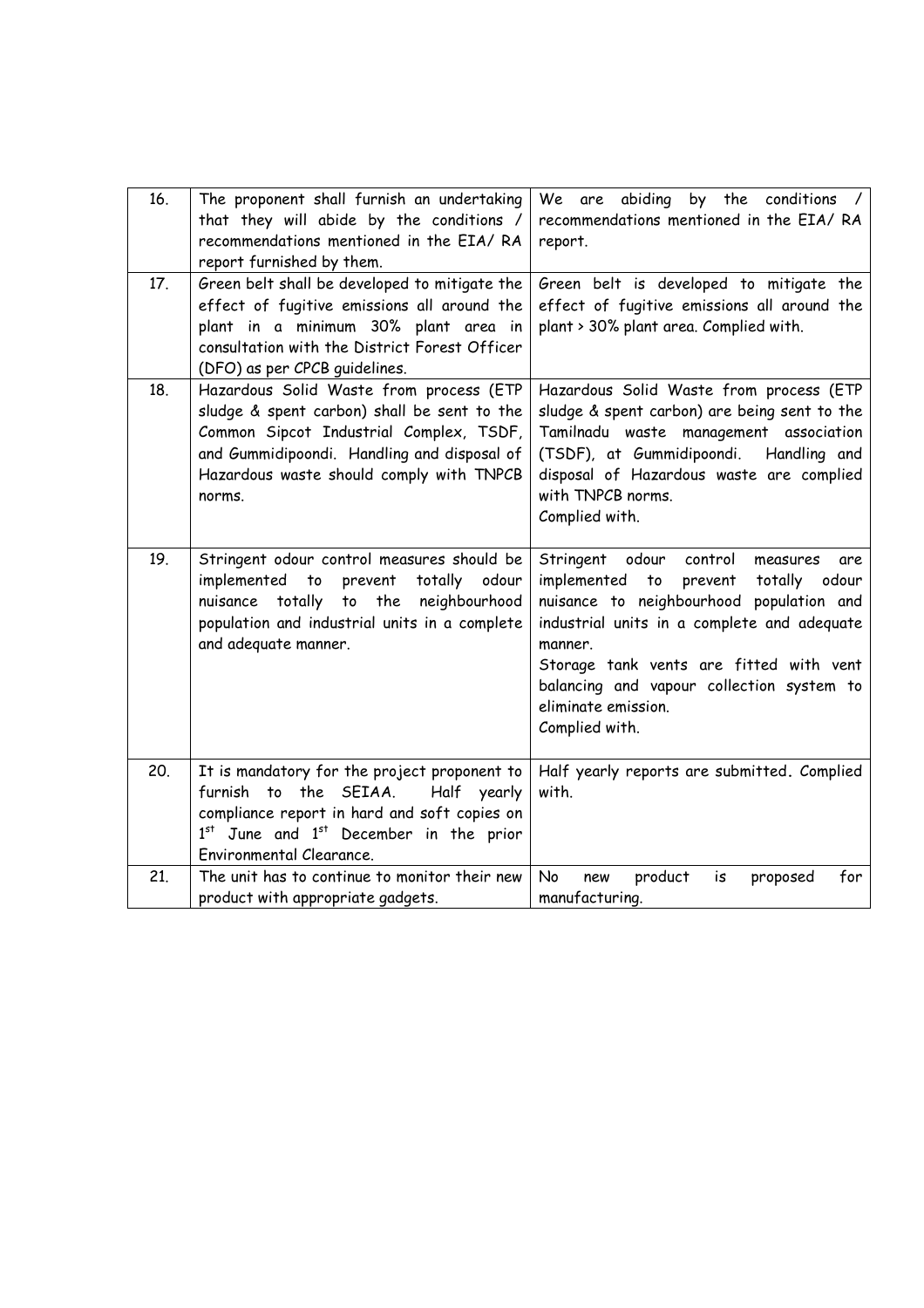## GENERAL CONDITIONS COMPLIANCE STATUS

| S.No. | <b>General Conditions</b>                                                                                                                                                                                                                                                                                                                                                                                             | <b>Compliance Status</b>                                                                                                                                                                                                                                                                                                                                                                       |
|-------|-----------------------------------------------------------------------------------------------------------------------------------------------------------------------------------------------------------------------------------------------------------------------------------------------------------------------------------------------------------------------------------------------------------------------|------------------------------------------------------------------------------------------------------------------------------------------------------------------------------------------------------------------------------------------------------------------------------------------------------------------------------------------------------------------------------------------------|
| 01    | The Environmental Clearance does not<br>absolve the applicant / proponent of his<br>obligation / requirement to obtain other<br>statutory and administrative clearance from<br>the concerned statutory and administrative<br>authorities.                                                                                                                                                                             | We have obtained statutory and<br>administrative clearance from TNPCB.                                                                                                                                                                                                                                                                                                                         |
| 02.   | "Consent for Establishment" shall be obtained<br>from the Tamil Nadu Pollution Control Board<br>and a copy shall be furnished to the SEIAA.<br>Tamil Nadu before taking up of any<br>construction activity at the site.                                                                                                                                                                                               | CTE / CTO obtained from TNPCB vide<br>their Water Act Consent order: 22034<br>dt.18.11.2009.<br>Proceeding<br>No.T11/TNPCB/CHEM/F-<br>37/EXP/RL/CUD/W/09<br>dt.18.11.2009.<br>Act Consent<br>Order:<br>18073<br>Air<br>dt.18.11.2009.<br>Proceeding<br>No.T11/TNPCB/CHEM/F-<br>37/RL/EXP/CUD/A/09 dt.18.11.2009.<br>Consent renewal obtained for both up to<br>31st March 2013. Complied with. |
| 03.   | No further expansion or modifications in the<br>plant shall be carried out without prior<br>approval of the SEIAA. In case of deviations<br>or alterations in the project proposal from<br>those submitted for clearance, a fresh<br>reference shall be made to the SEIAA to<br>assess the adequacy of conditions imposed<br>add<br>additional<br>to<br>environmental<br>and<br>protection measures required, if any. | No further expansion or modifications in<br>the plant has been carried out without<br>prior approval of the SEIAA.<br>Complied with.                                                                                                                                                                                                                                                           |
| 04.   | Occupational health surveillance of the<br>workers shall be carried out on a regular<br>basis and records shall be maintained as per<br>the Factories Act, 1948.                                                                                                                                                                                                                                                      | health<br>surveillance<br>Occupational<br>$\circ f$<br>workers are being carried out on regular<br>records<br>basis<br>and<br>are<br>maintained.<br>Complied with and records maintained as<br>per the Factories Act, 1948.<br>Complied with.                                                                                                                                                  |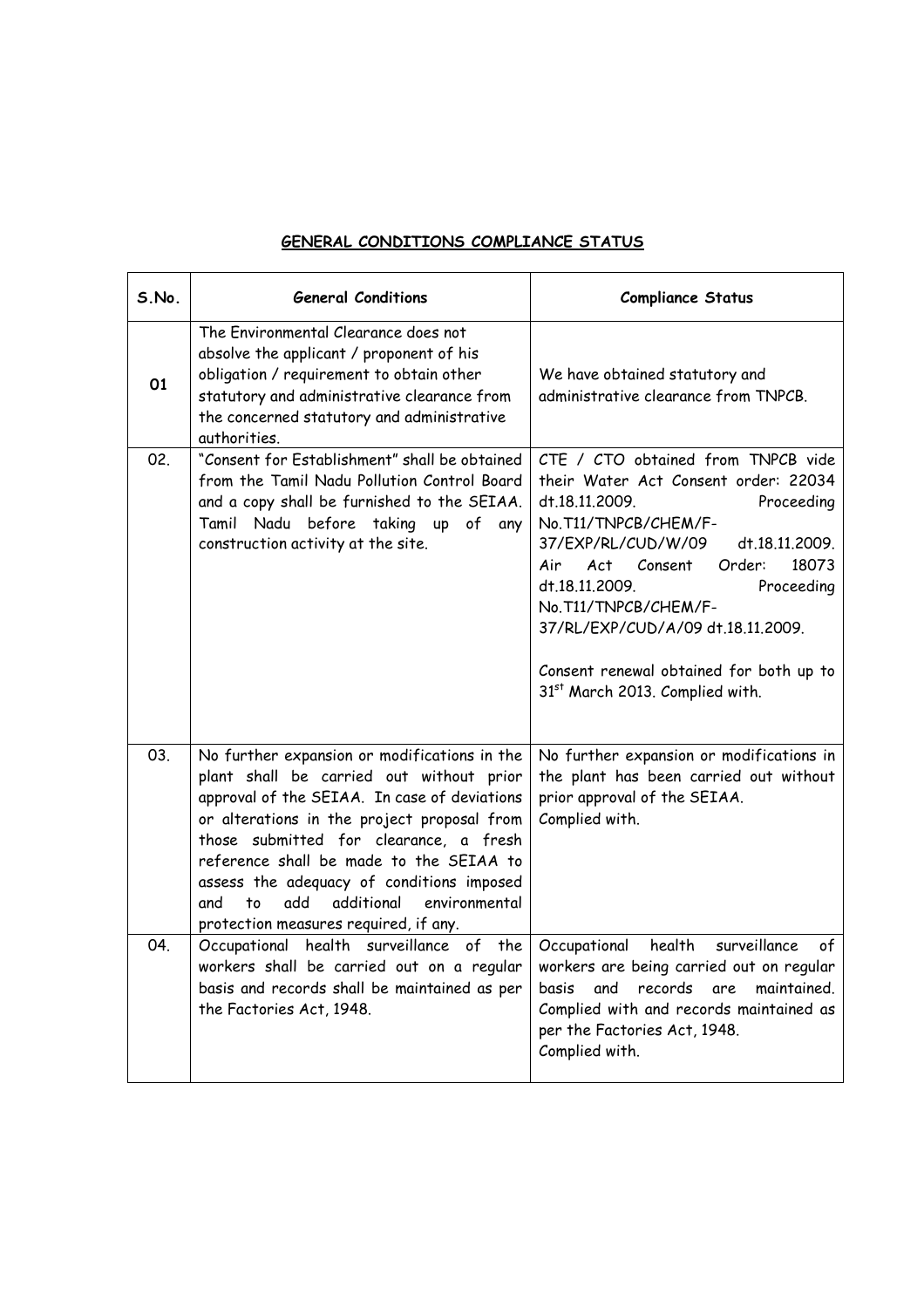| 05. | Usage of Personal Protective Equipments<br>(PPEs) by all employees / workers shall be<br>ensured.                                                                                                                                                                                                                                                                                                                                                                                                                                                                                                                                                                                                                                                                      | Usage of Personal Protective Equipments<br>(PPEs) by all employees / workers are<br>ensured. Complied with.                                                                                                                                                                                                                                                                                                    |
|-----|------------------------------------------------------------------------------------------------------------------------------------------------------------------------------------------------------------------------------------------------------------------------------------------------------------------------------------------------------------------------------------------------------------------------------------------------------------------------------------------------------------------------------------------------------------------------------------------------------------------------------------------------------------------------------------------------------------------------------------------------------------------------|----------------------------------------------------------------------------------------------------------------------------------------------------------------------------------------------------------------------------------------------------------------------------------------------------------------------------------------------------------------------------------------------------------------|
| 06. | The project proponent shall also comply with<br>all the environmental protection measures<br>and safeguards proposed in the EMP report.                                                                                                                                                                                                                                                                                                                                                                                                                                                                                                                                                                                                                                | Compliance with all the environmental<br>protection measures and safeguards are<br>proposed in the EMP report.                                                                                                                                                                                                                                                                                                 |
| 07. | The project proponent shall advertise in<br>atleast<br>two<br>local<br>newspapers<br>widely<br>circulated in the region, one of which shall be<br>in the vernacular language informing the<br>public that<br>i. The project has been accorded<br>Environmental Clearance.<br>ii. Copies of Clearance letters are available<br>with the Tamil Nadu Pollution Control<br>Board.<br>iii. Environmental Clearance may also be seen<br>on the website of the SEIAA.<br>The advertisement should be issued within 7<br>days from the date of issue of the clearance<br>letter and a copy of the same shall be<br>forwarded to the SEIAA. The SEIAA may<br>or suspend the clearance, if<br>revoke<br>implementation of any of<br>the above<br>conditions is not satisfactory. | have advertised in<br>local<br>We<br>two<br>Hindu<br>newspapers (Dinamani & The<br>) which are widely circulated in the<br>region, one of which in the vernacular<br>language (in Dinamani )informing the<br>public that<br>i. The project has been accorded<br>Environmental Clearance.<br>ii. Copies of Clearance letters are<br>available with the Tamil Nadu Pollution<br>Control Board.<br>Complied with. |
| 08. | The SEIAA reserves the right to stipulate<br>additional conditions, if found necessary.<br>The company in a time bound manner will<br>implement these conditions.                                                                                                                                                                                                                                                                                                                                                                                                                                                                                                                                                                                                      |                                                                                                                                                                                                                                                                                                                                                                                                                |
| 09. | The above condition will be enforced interalia<br>under the provision of the water (Prevention<br>and Control of Pollution ) Act 1974, Air<br>(Prevention and Control of Pollution ) Act<br>1981, The Environment Protection Act 1986,<br>Hazardous waste ( Management , Handling<br>and Transboundary movement ) Rules 2008<br>and the Public liability insurance act 1991<br>along with their amendments and rules.                                                                                                                                                                                                                                                                                                                                                  | We will implement activities to ensure<br>compliance when asked for.                                                                                                                                                                                                                                                                                                                                           |